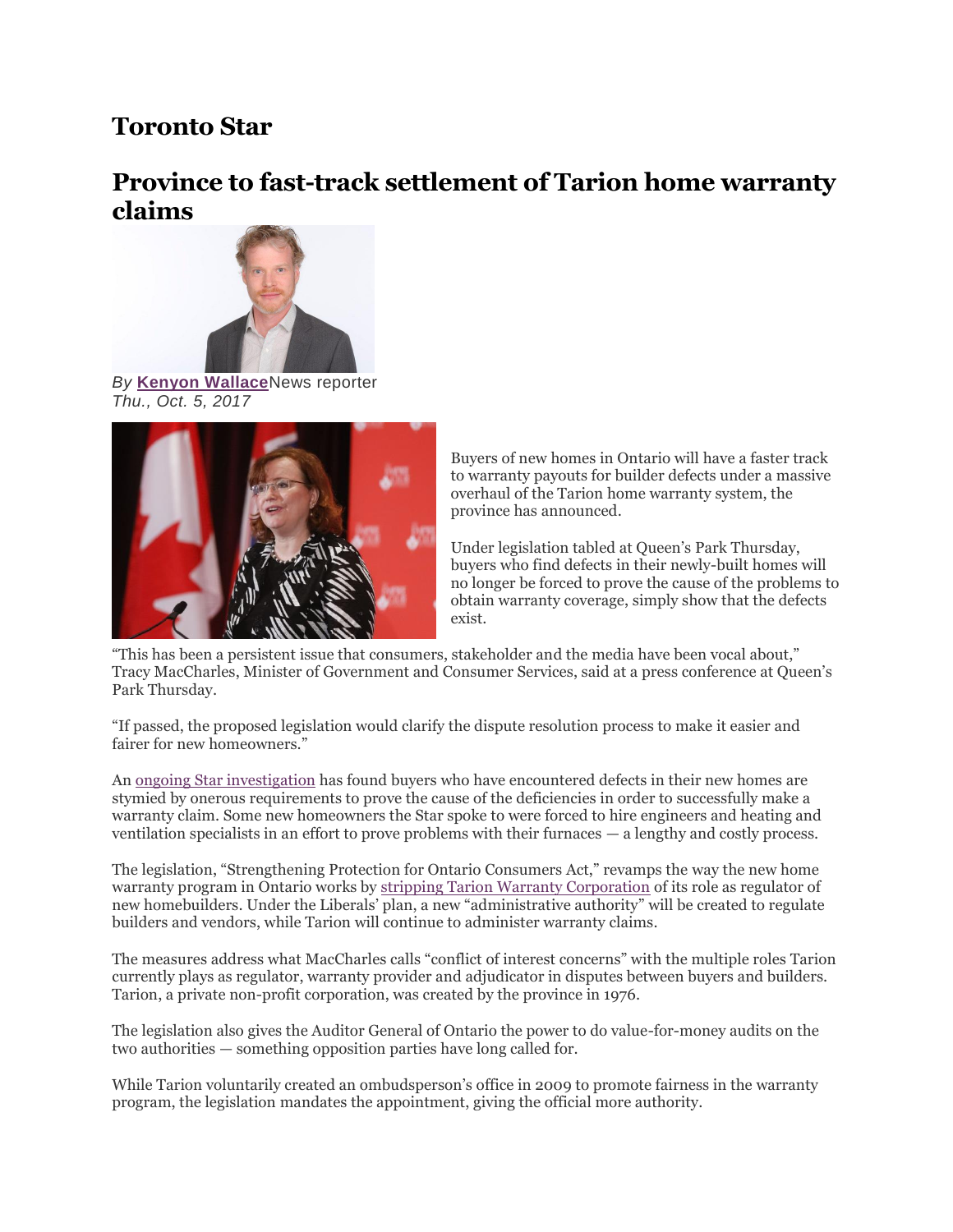Also in the legislation are measures for up-to-date protections for deposits on new homes and condos. In Ontario, the maximum deposit protection for a new home is \$40,000 while the condo deposit protection is just \$20,000 — amounts that do not reflect current home prices, especially in the GTA. The government says it will ask Tarion to come up with deposit protection amounts more aligned with today's real estate market.

#### **You might be interested in**



**[Province stripping Tarion of builder-regulator role](https://www.thestar.com/news/investigations/2017/03/28/province-stripping-tarion-of-builder-regulator-role.html?li_source=LI&li_medium=star_web_ymbii)**

### **[Ontario corporation Tarion spends millions in salaries, advertising,](https://www.thestar.com/news/canada/2016/10/03/home-warranty-corp-tarion-spends-millions-in-salaries-advertising-and-conferences.html?li_source=LI&li_medium=star_web_ymbii) conferences**

#### **[More protections needed for pre-construction homebuyers, says](https://www.thestar.com/business/2018/09/27/more-protections-needed-for-pre-construction-homebuyers-says-ontarios-warranty-program-ceo.html?li_source=LI&li_medium=star_web_ymbii) Ontario's warranty program [CEO](https://www.thestar.com/business/2018/09/27/more-protections-needed-for-pre-construction-homebuyers-says-ontarios-warranty-program-ceo.html?li_source=LI&li_medium=star_web_ymbii)**

In an interview, MacCharles said she hopes the bill passes by the end of the year, but noted the new system likely won't be up and running until 2020.

The plans have been informed by recommendations made by former Associate Chief Justice J. Douglas Cunningham, who was appointed by the province in late 2015 to conduct an independent review of the Ontario New Home Warranties Plan Act and Tarion following a series of Star stories. Opposition parties have also called for greater oversight.

In March 2017, Cunningham produced a lengthy report consisting of 37 recommendations for improving the system, including:

- Setting out the minimum standards for mandatory warranty protections in legislation.
- Improving the transparency of information available on Tarion's online builder directory.
- Making the new regulator subject to transparency and oversight provisions similar to those in place for other administrative authorities.

Tarion is unique when it comes to the province's administrative authorities in that it has the power to enact its own regulations, such as those governing builder performance and warranty terms.

In her remarks, MacCharles said both newly created administrative authorities would be subject to "stronger oversight, transparency, governance and accountability" similar to Ontario's other modern authorities, such as the Electrical Safety Authority, the Technical Standards and Safety Authority and the Travel Industry Council of Ontario.

The new legislation also gives the minister the power to appoint a minority of board members for the new authorities and choose the chairs.

In statement issued Thursday, Tarion spokesperson Melanie Kearns said the corporation is analyzing the legislation's content and remains "committed to supporting the province on the smooth transition and delivery of the government's plan and will continue to seamlessly deliver on our daily responsibilities and operations."

Progressive Conservative consumer services critic Jim McDonell called Thursday's legislation "long overdue," noting that his office has heard many complaints about Tarion from consumers.